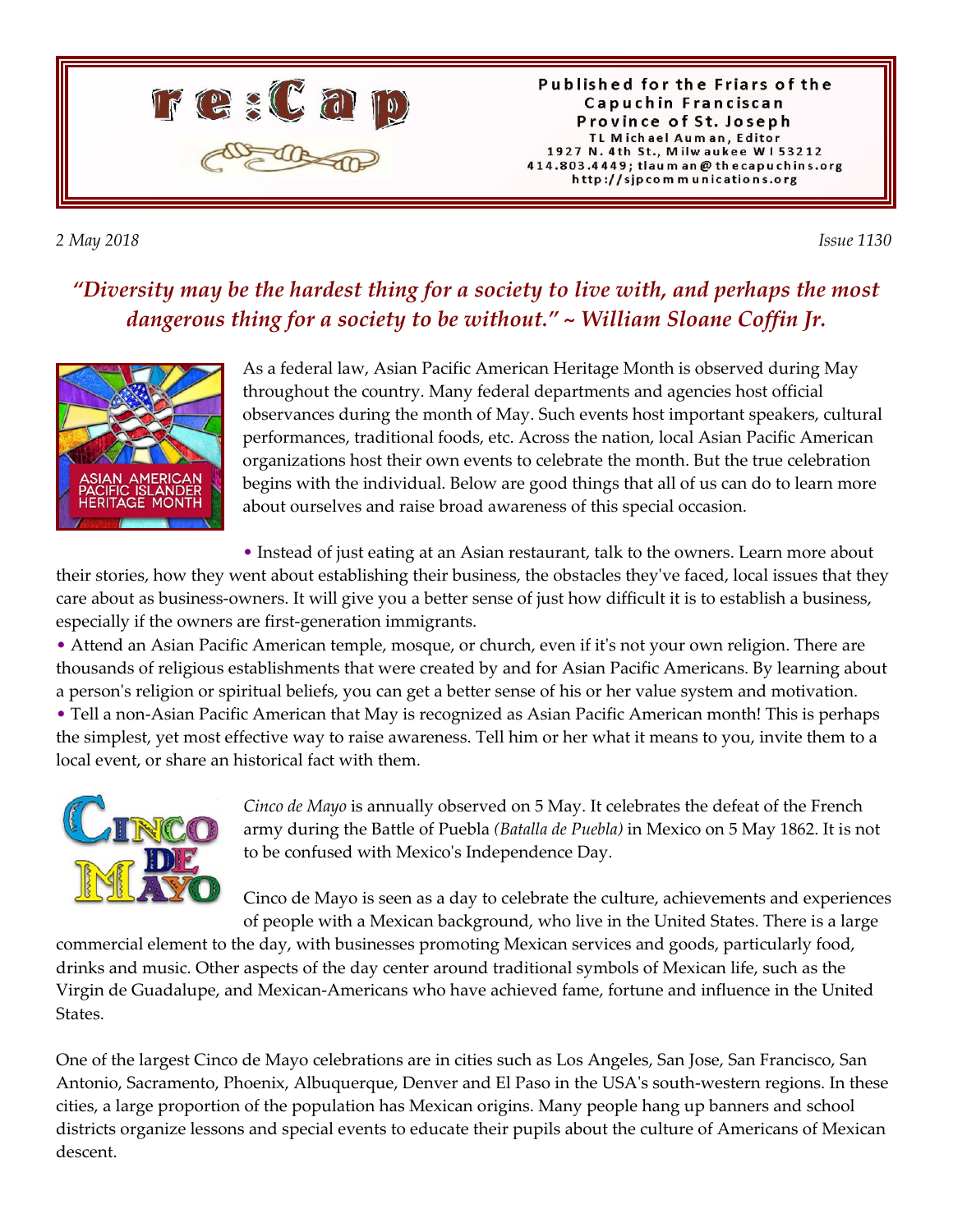

### *100 years at St. Anthony's Spirituality Center Second of Three Centennial Events*

*You are invited:* All Capuchin brothers, affiliates, Capuchin ministries and staff 10 June 2018 Sunday: Centennial blessing of cornerstone. 1:00 pm: Procession from Marathon City Veterans Park on Fourth Street to St. Anthony's for a Centennial blessing of the cornerstone. 2:00-5:00 pm: Inside tour of St. Anthony's.

- On your own: tour booklet with map available walking tour of the property 8 points of interest
- Refreshments and food
- Opportunity for Capuchins, affiliates and staff to interact and socialize with guests
- Souvenirs: Christmas wooden ornaments, mugs, and shirts available
- Archive items will be on display in Solanus Center and areas around the building
- Bookstore will be open
- Rooms are available on Sunday for Capuchins that would like to stay at no cost

It is our hope that many of the Capuchins will be able to join us for the day! At our October 2017 event we were honored with the presence of three Capuchins and we are hoping that many, many more can attend on 10 June, whether or not you lived at St. Anthony's, it would be great for you to celebrate with us.

## *The National Memorial for Peace and Justice*



*Akoto-Bamfo sculpture in front of the National Memorial for Peace and Justice*

The National Memorial for Peace and Justice — which opened on 26 April in Montgomery, Alabama — is the nation's first memorial dedicated to the legacy of enslaved black people, people terrorized by lynching, African Americans humiliated by racial segregation and Jim Crow, and people of color burdened with contemporary presumptions of guilt and police violence.

Work on the memorial began in 2010 when the Equal Justice Initiative (EJI) staff began investigating thousands of racial terror lynchings in the American South, many of which had never been documented. EJI was interested not only in lynching incidents, but in understanding the terror and trauma this

sanctioned violence against the black community created. Six million black people fled the South as refugees and exiles as a result of these "racial terror lynchings."

The Memorial for Peace and Justice was conceived with the hope of creating a sober, meaningful site where people can gather and reflect on America's history of racial inequality. EJI partnered with artists like Kwame Akoto-Bamfo whose sculpture on slavery confronts visitors when they first enter the memorial. EJI then leads visitors on a journey from slavery, through lynching and racial terror, with text, narrative, and monuments to the lynching victims in America. In the center of the site, visitors will encounter a memorial square, created with assistance from the Mass Design Group. The memorial experience continues through the civil rights era made visible with a sculpture by Dana King dedicated to the women who sustained the Montgomery Bus Boycott. Finally, the memorial journey ends with contemporary issues of police violence and racially biased criminal justice expressed in a final work created by Hank Willis Thomas. The memorial displays writing from Toni Morrison, words from Martin Luther King Jr., and a reflection space in honor of Ida B. Wells.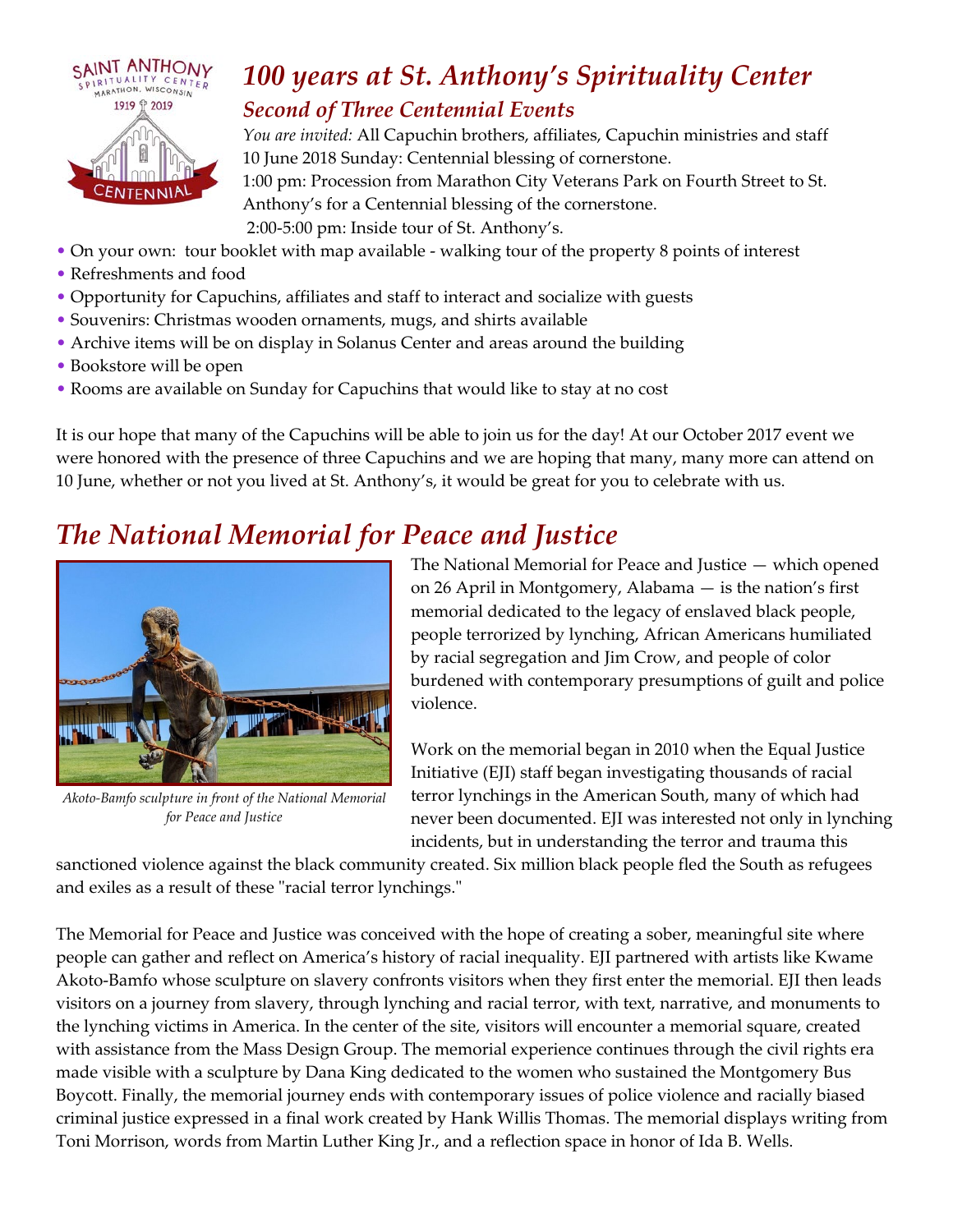# *Welcoming a Friar from Ethiopia*

We are happy to welcome Yohannes Wossen, former provincial minister of the Province of Ethiopia, who is spending the next six months in our province for his sabbatical following his term of leadership. He is residing at Saint Bonaventure Monastery.



#### *Yohannes Wossen*

### *We Saw You at the Ordination...*